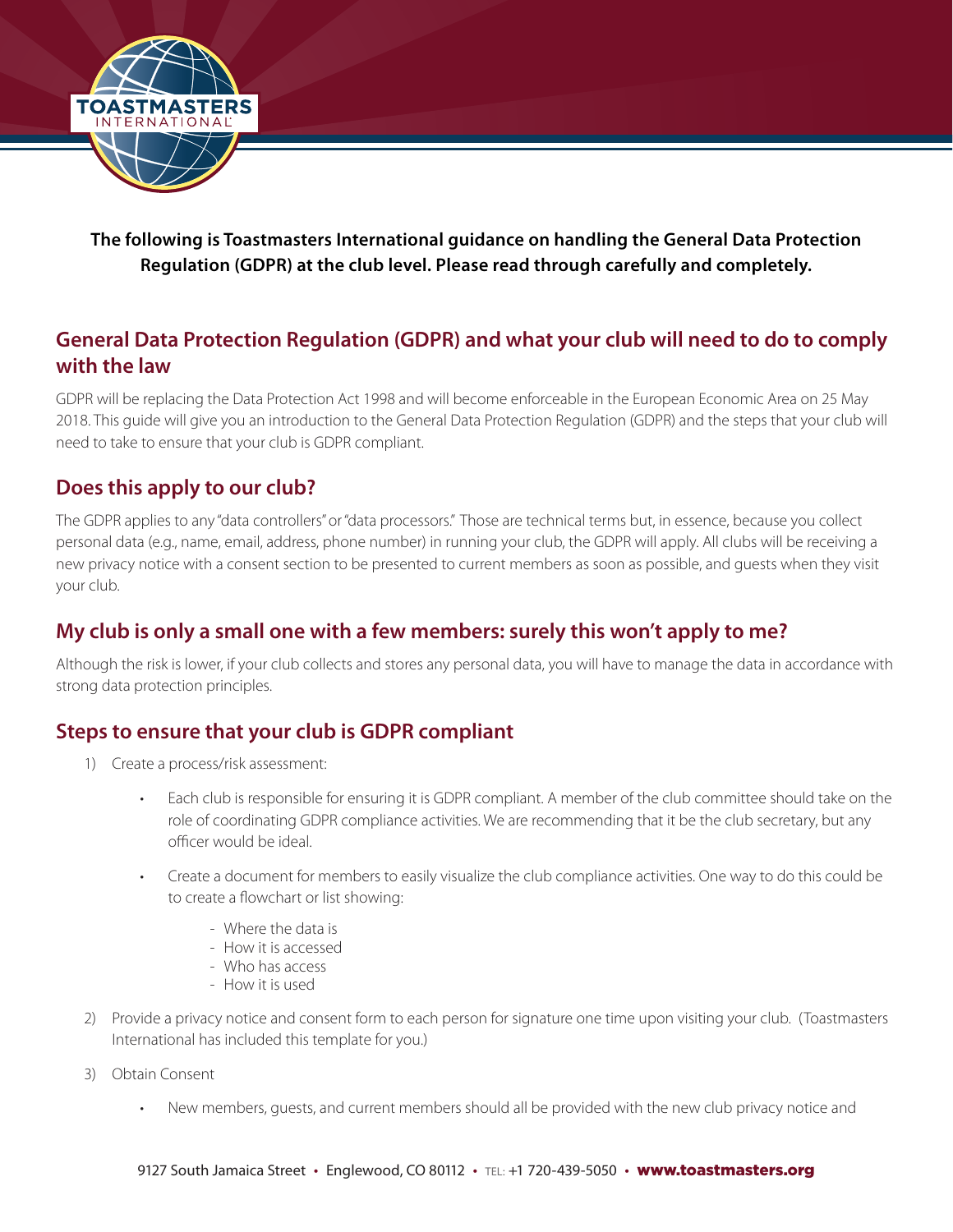

consent form. The consent section will allow the individual to opt in or out of having his or her data used, outside of what is needed to run the club. The club is to hold this in its records as long as they hold the data. It is important to note that you have the right to collect names as part of running your clubs, but to send out mail, email or phone messages to members and prospective members will require this signed consent on file.

#### 4) Security

- Club information kept on a computer must be secure. Computers should have the latest software/security installed. Access to information should only be accessible by a secure password.
- If you use the cloud, see the section below on third parties and Cloud services.
- If hard copies of information are stored, they should be kept in a lockbox, accessible by one officer, who keeps that box in their possession.
- Clubs should consider whether they can function using Club Central as their only information storage point. This limits the amount of liability the club has.
- 5) Outside Vendors
	- If you are using any sort of Listserv (a software that helps to create an easy to use email recipient list) or website hosting in general (such as easy-Speak, FreeToastHost, or others); we highly recommend getting a statement from that service that they are GDPR compliant. Most services will have this readily available.
- 6) Data Retention
	- Data should be held only as long as necessary to serve its purpose. If someone requests their data be erased, your club must comply within a reasonable amount of time, we recommend within 72 hours.
		- It is important to advise that if a member requests complete erasure, they should be advised that the club will not be able to go back and retrieve those records, erasure will be permanent. This erasure may take place when a member switches clubs, or decides they no longer want to be a Toastmaster.
- 7) Subject Access Requests
	- An individual may request a copy of their personal data the club retains at any time. Data should be provided without delay. We recommend logging these requests.
- 8) Breach
	- If you discover your member data has been breached, you must report it to your country's supervisory authority within 72 hours.
	- World Headquarters should also be notified immediately at **clubquality@toastmasters.org** or by calling in and asking for the club quality department.